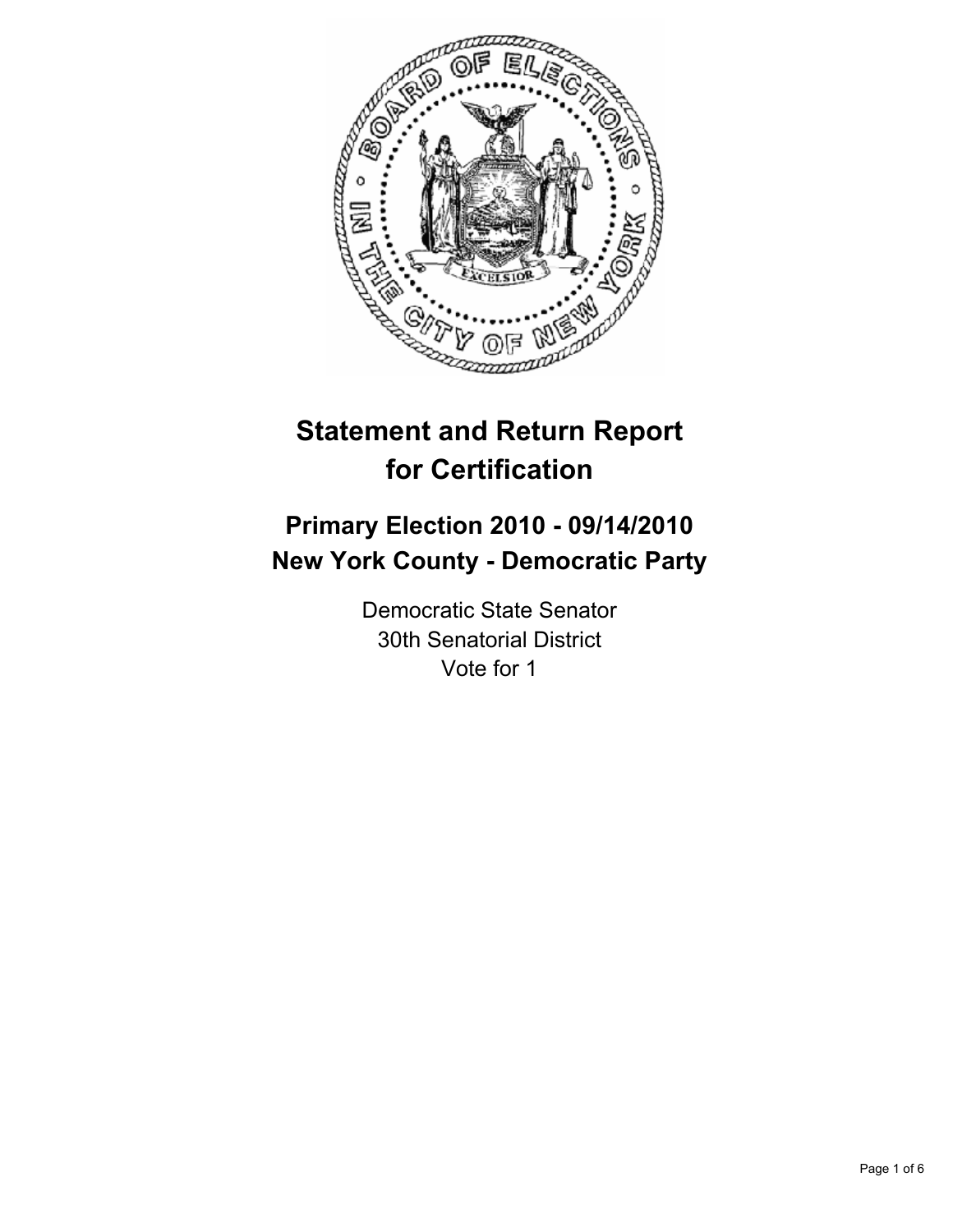

# **Assembly District 67**

| <b>PUBLIC COUNTER</b>                 | 799            |
|---------------------------------------|----------------|
| <b>EMERGENCY</b>                      | 0              |
| ABSENTEE/MILITARY                     | 20             |
| <b>AFFIDAVIT</b>                      | 34             |
| <b>BILL PERKINS</b>                   | 521            |
| <b>BASIL A SMIKLE</b>                 | 212            |
| AARON NAPSTEK (WRITE-IN)              | 1              |
| ADRIANO ESPAILLAT (WRITE-IN)          | 2              |
| AMOTADO (WRITE-IN)                    | 1              |
| ANATADO (WRITE-IN)                    | 1              |
| ANNA LEWIS (WRITE-IN)                 | 2              |
| EDWIN HANIT (WRITE-IN)                | 1              |
| JON STEW (WRITE-IN)                   | 1              |
| NO NAME (WRITE-IN)                    | 4              |
| SENADOR ESATAL (WRITE-IN)             | 2              |
| STEPPINWOLF MAR RIGA CIRCL (WRITE-IN) | $\overline{2}$ |
| <b>Total Votes</b>                    | 750            |

#### **Assembly District 68**

| <b>PUBLIC COUNTER</b>      | 3,518 |
|----------------------------|-------|
| <b>EMERGENCY</b>           | 3     |
| ABSENTEE/MILITARY          | 70    |
| <b>AFFIDAVIT</b>           | 73    |
| <b>BILL PERKINS</b>        | 2,602 |
| <b>BASIL A SMIKLE</b>      | 522   |
| BILL PERKINS (WRITE-IN)    |       |
| CHARLES SCHUMER (WRITE-IN) |       |
| NO NAME (WRITE-IN)         | 17    |
| <b>Total Votes</b>         | 3,143 |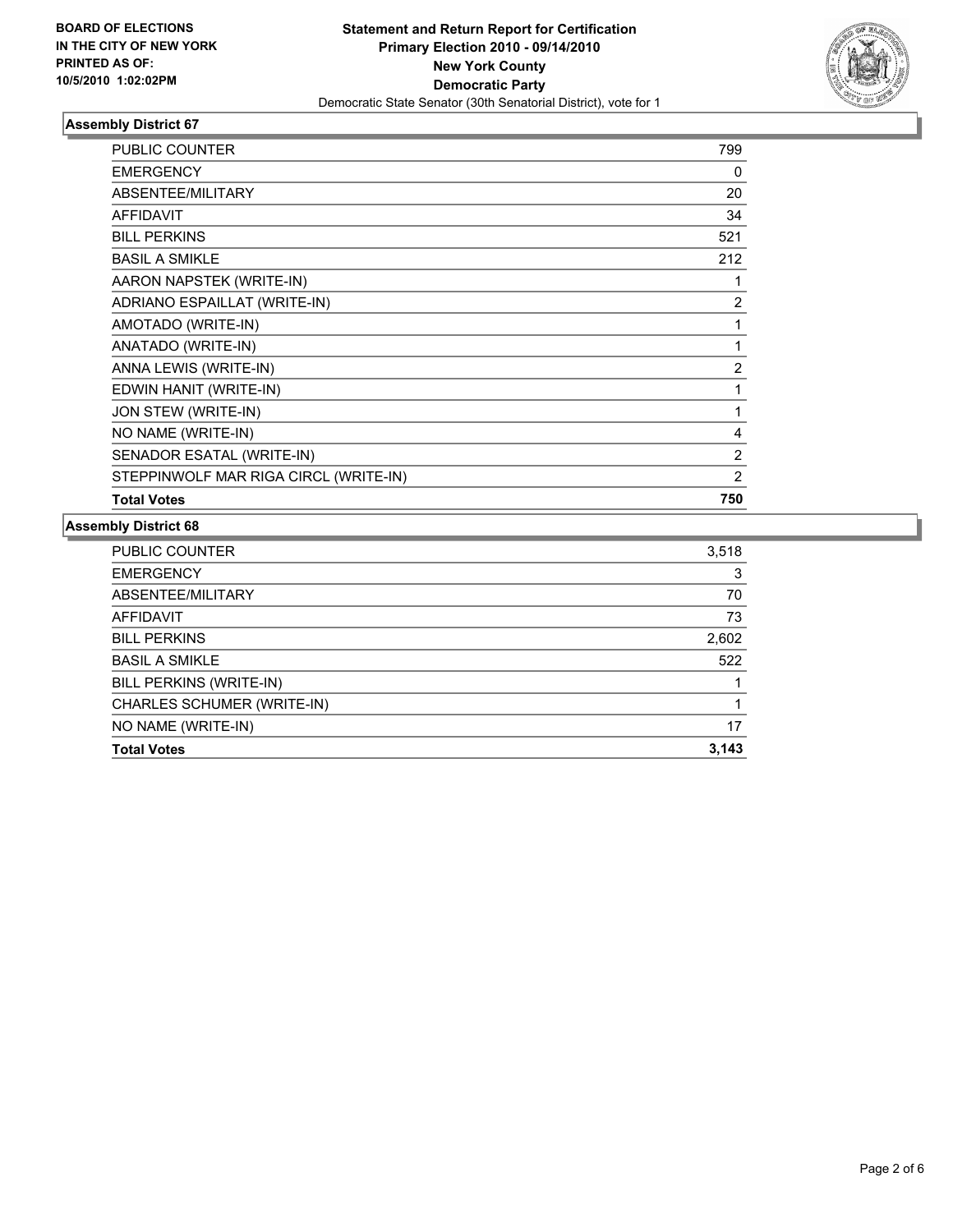

# **Assembly District 69**

| <b>PUBLIC COUNTER</b>             | 9,649          |
|-----------------------------------|----------------|
| <b>EMERGENCY</b>                  | 24             |
| ABSENTEE/MILITARY                 | 227            |
| <b>AFFIDAVIT</b>                  | 138            |
| <b>BILL PERKINS</b>               | 6,993          |
| <b>BASIL A SMIKLE</b>             | 1,970          |
| ADRIAN D. RODRIGUEZ (WRITE-IN)    | 1              |
| ADRIANO ASPAILLAT (WRITE-IN)      | 2              |
| ADRIANO ESPAILAT (WRITE-IN)       | 1              |
| AL SHARPTON (WRITE-IN)            | $\mathbf 1$    |
| ALFRED NEWMAN (WRITE-IN)          | 1              |
| ALLISON MCDERMOTT (WRITE-IN)      | 1              |
| ARIANO ESPALLAR (WRITE-IN)        | $\overline{c}$ |
| BERSIN H JESUIM (WRITE-IN)        | $\mathbf 1$    |
| BILL PERKINS (WRITE-IN)           | $\mathbf 1$    |
| DEMOCRATE (WRITE-IN)              | 1              |
| ESPAILLAT (WRITE-IN)              | $\mathbf 1$    |
| EUGENA SIMMONS (WRITE-IN)         | $\mathbf{1}$   |
| <b>GAYLORD PARNELL (WRITE-IN)</b> | $\mathbf{1}$   |
| <b>GUS HALL (WRITE-IN)</b>        | 1              |
| JENNIFER ROTH (WRITE-IN)          | $\mathbf 1$    |
| LEVINE (WRITE-IN)                 | 1              |
| LUKE EGEN (WRITE-IN)              | 1              |
| M. LASSEN (WRITE-IN)              | 1              |
| MARK LEVINE (WRITE-IN)            | $\overline{2}$ |
| NO NAME (WRITE-IN)                | 25             |
| SCOTT STRINGER (WRITE-IN)         | 1              |
| VAN TRAN (WRITE-IN)               | 1              |
| WOODY HENDERSON (WRITE-IN)        | 1              |
| <b>Total Votes</b>                | 9,013          |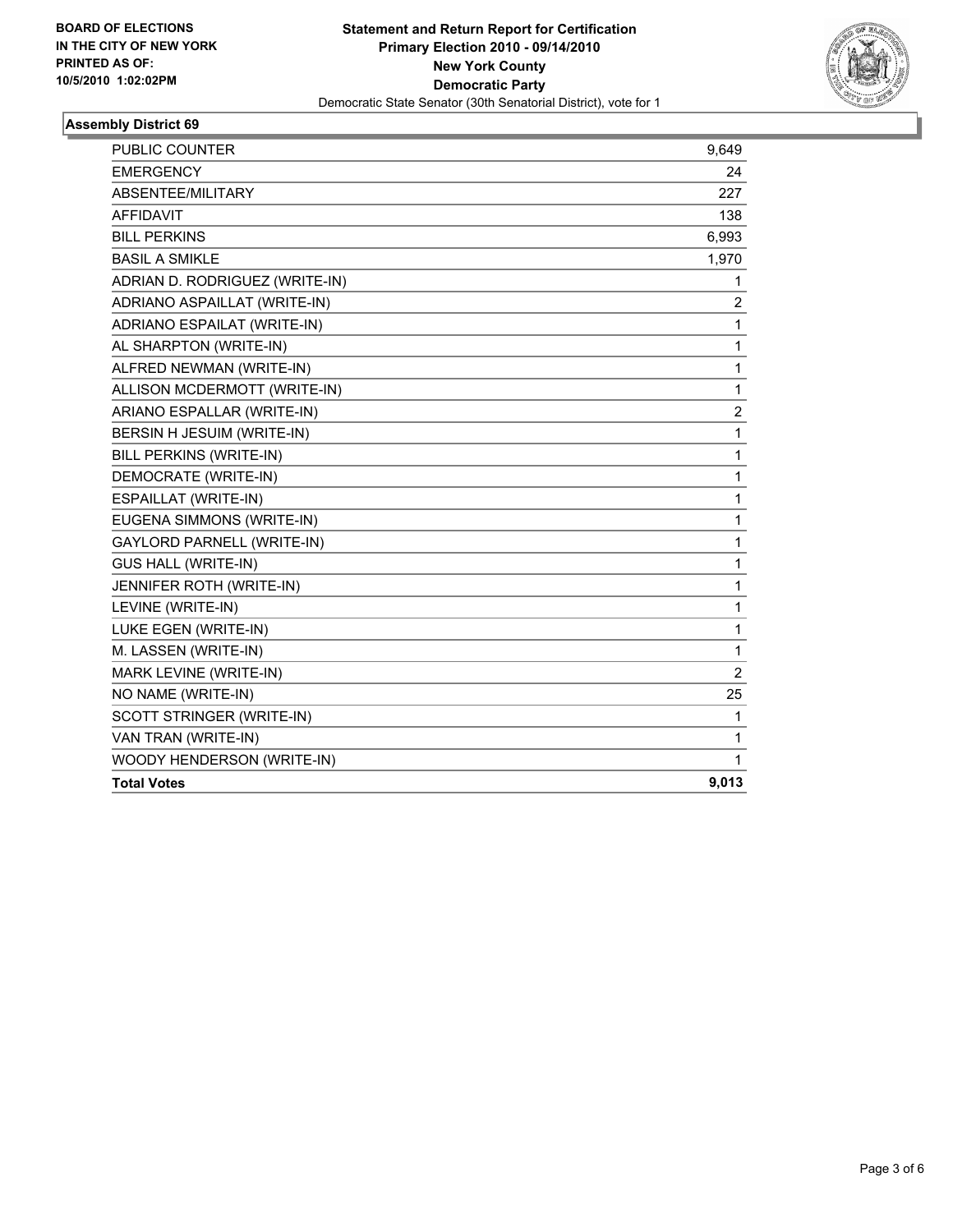

# **Assembly District 70**

| <b>PUBLIC COUNTER</b>        | 9.256            |
|------------------------------|------------------|
| <b>EMERGENCY</b>             | 11               |
| ABSENTEE/MILITARY            | 232              |
| <b>AFFIDAVIT</b>             | 218              |
| <b>BILL PERKINS</b>          | 6,893            |
| <b>BASIL A SMIKLE</b>        | 2,378            |
| AARON ARMANDAR (WRITE-IN)    | 1                |
| ADRIANO ESPAILAT (WRITE-IN)  | 2                |
| ADRIANO ESPAILLAT (WRITE-IN) | $\boldsymbol{2}$ |
| ADRIANO ESPALLAT (WRITE-IN)  | 1                |
| AL SHARPTON (WRITE-IN)       | 1                |
| ANNA LEWIS (WRITE-IN)        | 1                |
| BILL PERKINS (WRITE-IN)      | 1                |
| CAROLYN SIMS (WRITE-IN)      | 1                |
| CHARLES BARRON (WRITE-IN)    | 1                |
| CHREN (WRITE-IN)             | 1                |
| EVA SWAN (WRITE-IN)          | 1                |
| MARK LEVINE MARK (WRITE-IN)  | 1                |
| NO NAME (WRITE-IN)           | 31               |
| ROBERTS RODRIGUEZ (WRITE-IN) | 1                |
| THOMAS WASHINGTON (WRITE-IN) | 1                |
| TRACY LEARY (WRITE-IN)       | 1                |
| VALERIE PETTLE (WRITE-IN)    | 1                |
| <b>Total Votes</b>           | 9,320            |

#### **Assembly District 71**

| <b>Total Votes</b>               | 4.325          |
|----------------------------------|----------------|
| NO NAME (WRITE-IN)               | 31             |
| <b>GUILLERMO ARTE (WRITE-IN)</b> | $\overline{2}$ |
| ESPALLAT (WRITE-IN)              | 2              |
| ESPAILLAT ADRIANO (WRITE-IN)     | 1              |
| <b>BADILLO (WRITE-IN)</b>        | 1              |
| ADRIANO ESPAILLOT (WRITE-IN)     |                |
| <b>BASIL A SMIKLE</b>            | 803            |
| <b>BILL PERKINS</b>              | 3,484          |
| AFFIDAVIT                        | 62             |
| ABSENTEE/MILITARY                | 102            |
| <b>EMERGENCY</b>                 | 0              |
| <b>PUBLIC COUNTER</b>            | 4,397          |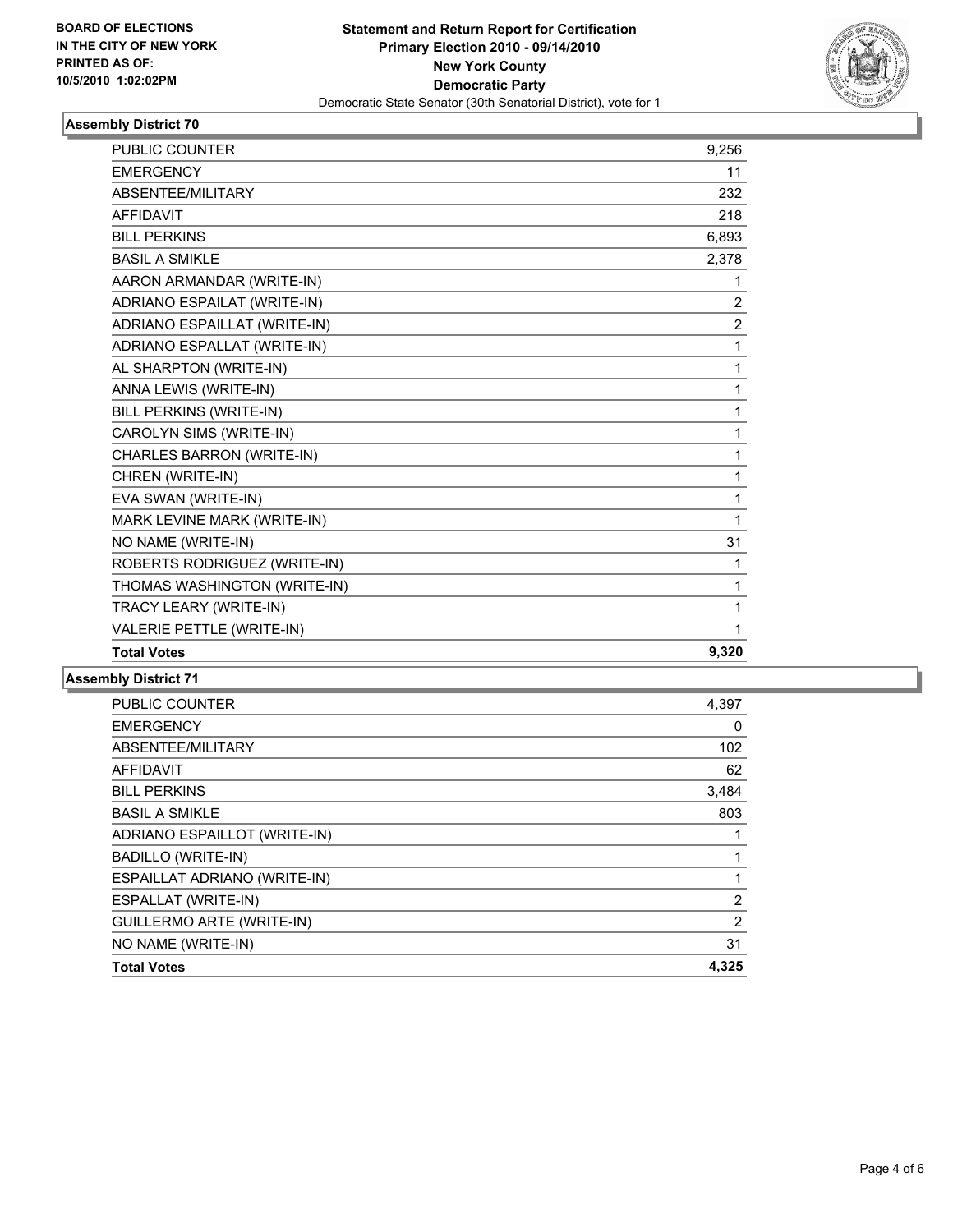

#### **Total for Democratic State Senator (30th Senatorial District) - New York County**

| PUBLIC COUNTER                    | 27,619         |
|-----------------------------------|----------------|
| <b>EMERGENCY</b>                  | 38             |
| ABSENTEE/MILITARY                 | 651            |
| AFFIDAVIT                         | 525            |
| <b>BILL PERKINS</b>               | 20,493         |
| <b>BASIL A SMIKLE</b>             | 5,885          |
| AARON ARMANDAR (WRITE-IN)         | 1              |
| AARON NAPSTEK (WRITE-IN)          | 1              |
| ADRIAN D. RODRIGUEZ (WRITE-IN)    | 1              |
| ADRIANO ASPAILLAT (WRITE-IN)      | $\overline{2}$ |
| ADRIANO ESPAILAT (WRITE-IN)       | 3              |
| ADRIANO ESPAILLAT (WRITE-IN)      | 4              |
| ADRIANO ESPAILLOT (WRITE-IN)      | 1              |
| ADRIANO ESPALLAT (WRITE-IN)       | 1              |
| AL SHARPTON (WRITE-IN)            | $\overline{c}$ |
| ALFRED NEWMAN (WRITE-IN)          | 1              |
| ALLISON MCDERMOTT (WRITE-IN)      | 1              |
| AMOTADO (WRITE-IN)                | 1              |
| ANATADO (WRITE-IN)                | 1              |
| ANNA LEWIS (WRITE-IN)             | 3              |
| ARIANO ESPALLAR (WRITE-IN)        | 2              |
| <b>BADILLO (WRITE-IN)</b>         | 1              |
| BERSIN H JESUIM (WRITE-IN)        | 1              |
| BILL PERKINS (WRITE-IN)           | 3              |
| CAROLYN SIMS (WRITE-IN)           | 1              |
| CHARLES BARRON (WRITE-IN)         | 1              |
| CHARLES SCHUMER (WRITE-IN)        | 1              |
| CHREN (WRITE-IN)                  | 1              |
| DEMOCRATE (WRITE-IN)              | 1              |
| EDWIN HANIT (WRITE-IN)            | 1              |
| ESPAILLAT (WRITE-IN)              | 1              |
| ESPAILLAT ADRIANO (WRITE-IN)      | 1              |
| ESPALLAT (WRITE-IN)               | 2              |
| EUGENA SIMMONS (WRITE-IN)         | 1              |
| EVA SWAN (WRITE-IN)               | 1              |
| <b>GAYLORD PARNELL (WRITE-IN)</b> | $\mathbf{1}$   |
| <b>GUILLERMO ARTE (WRITE-IN)</b>  | $\overline{2}$ |
| <b>GUS HALL (WRITE-IN)</b>        | 1              |
| JENNIFER ROTH (WRITE-IN)          | 1              |
| JON STEW (WRITE-IN)               | 1              |
| LEVINE (WRITE-IN)                 | 1              |
| LUKE EGEN (WRITE-IN)              | 1              |
| M. LASSEN (WRITE-IN)              | 1              |
| MARK LEVINE (WRITE-IN)            | 2              |
| MARK LEVINE MARK (WRITE-IN)       | 1              |
| NO NAME (WRITE-IN)                | 108            |
|                                   |                |